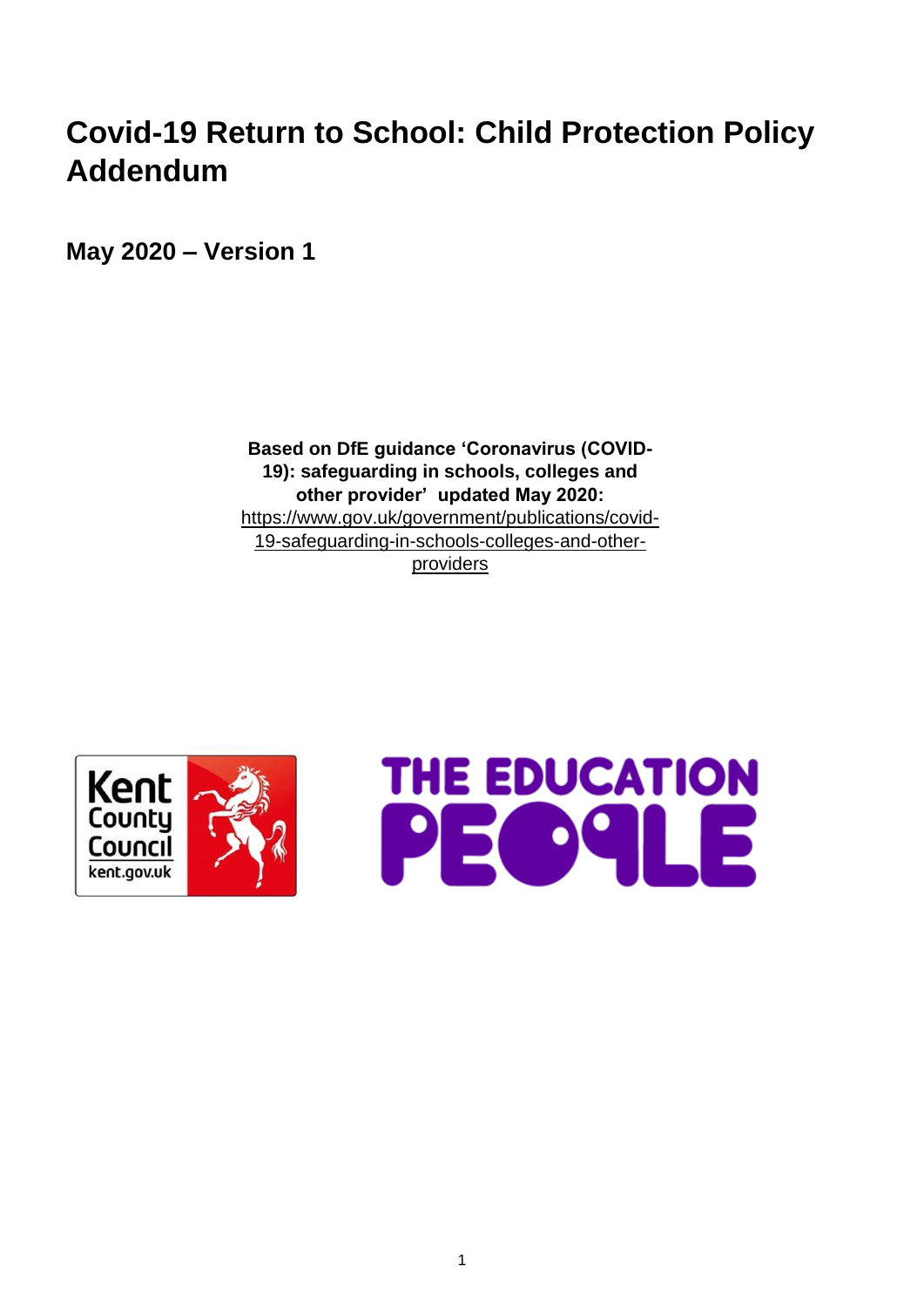## **Disclaimer**

The Education People make every effort to ensure that the information in this document is accurate and up to date. If errors are brought to our attention, we will correct them as soon as practicable.

The copyright of these materials is held by The Education People. However, educational settings that work with children and young people are granted permission to use all or part of the materials for not for profit use.

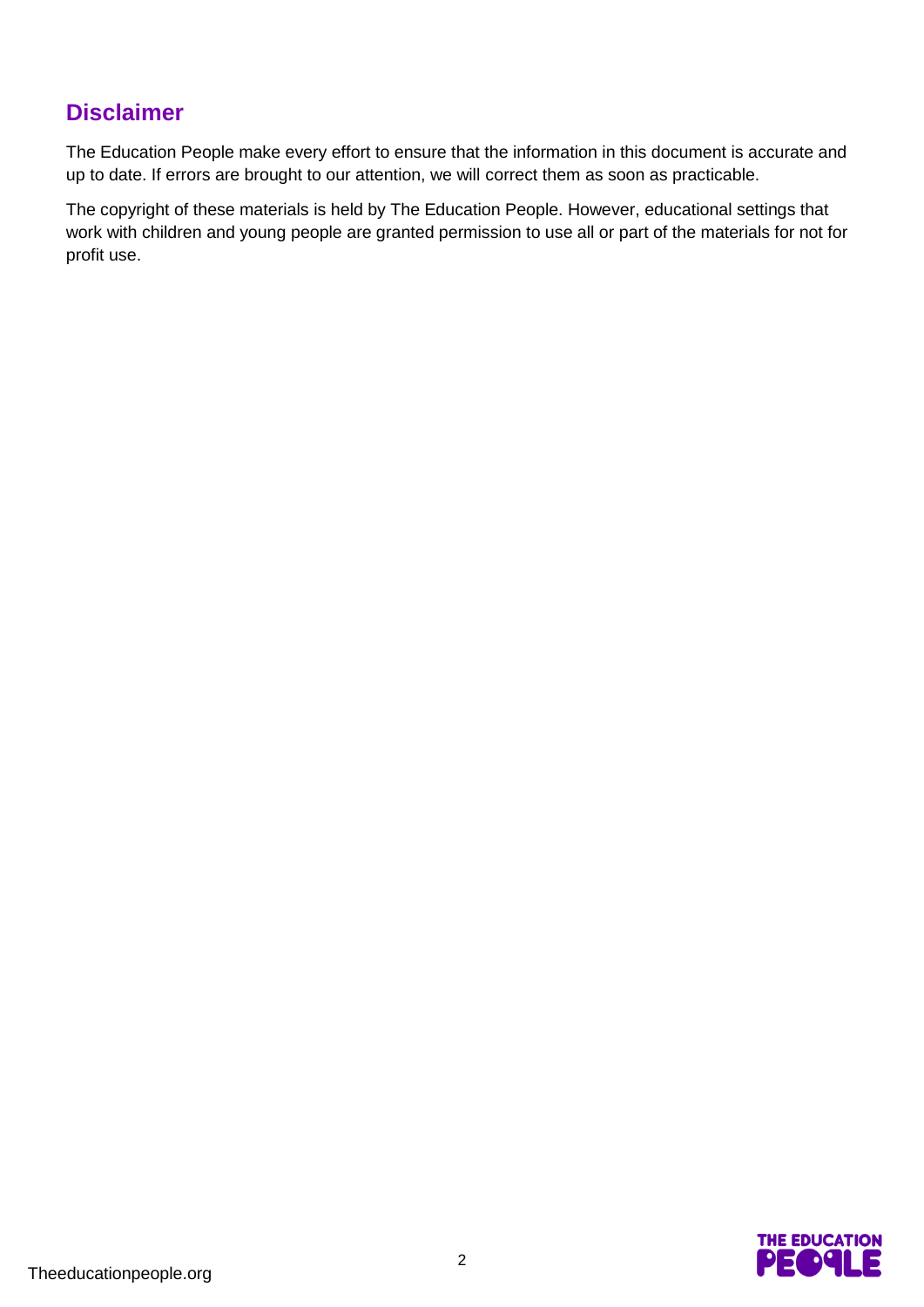## **Birchwood Return to School/College Child Protection Policy: Covid-19 Addendum**

#### Policy Author: **The Education People**

Date written/Updated: **(May 20)**

Date shared with staff: **(June 20)**

*This addendum will be reviewed following any updates to national and local guidance and procedures and reshared as required.* 

## **1. Key School Contacts**

|                           | Name         | School email                          | <b>School Phone</b><br><b>Number</b> |
|---------------------------|--------------|---------------------------------------|--------------------------------------|
|                           |              |                                       |                                      |
| Designated                | Jane Waters  | Jane.waters@birchwwoodpru.kent.sch.uk | 03000658450 or                       |
| Safeguarding Lead         |              |                                       | 07980865348                          |
| (DSL)                     |              |                                       |                                      |
| <b>Deputy Designated</b>  | Emma Easby   | Emma.easby@birchwoodpru.kent.sch.uk   | 07716641233                          |
| <b>Safeguarding Leads</b> | Rachael Hill | office@birchwoodpru.kent.sch.uk       | 07716 641237                         |
| <b>Head Teacher</b>       | Jane Waters  | Jane.waters@birchwwoodpru.kent.sch.uk | 03000658450 or                       |
| Acting                    |              |                                       | 07980865348                          |
| Chair of                  | Sonette      | sschwartz@brockhill.kent.sch.uk       | 01303 265521                         |
| Management                | Schwartz     |                                       |                                      |
| Committee                 |              |                                       |                                      |
| Safeguarding              | Louisa       | Louisa.coppins@turnerschools.com      | 01303 842400                         |
| Governor                  | Coppins      |                                       |                                      |

## **2. Policy Context**

- From the week commencing 1 June 2020, the government is asking schools and colleges to plan to welcome back more children, as part of the response to coronavirus (COVID-19)
- Secondary schools and colleges are expected to begin some face to face contact with Year 10 and 12 pupils. Birchwood will invite back all Year 10 pupils and will also invite all KS3 pupils for daily teaching sessions. Only small numbers of pupils are involved in each year group and a total of 11 pupils will be on-site. The Recovery Planning document risk assesses a maximum of 14 pupils on site at any one time due to the size of the building and the restrictions around entry and exit points.
- The way Birchwood is currently operating in response to coronavirus continues to be different, however, as more children return, our safeguarding principles in accordance with ['Keeping](https://www.gov.uk/government/publications/keeping-children-safe-in-education--2)  [Children Safe in Education'](https://www.gov.uk/government/publications/keeping-children-safe-in-education--2) (KCSIE) 2019, remain the same:
	- o the best interests of children will always come first

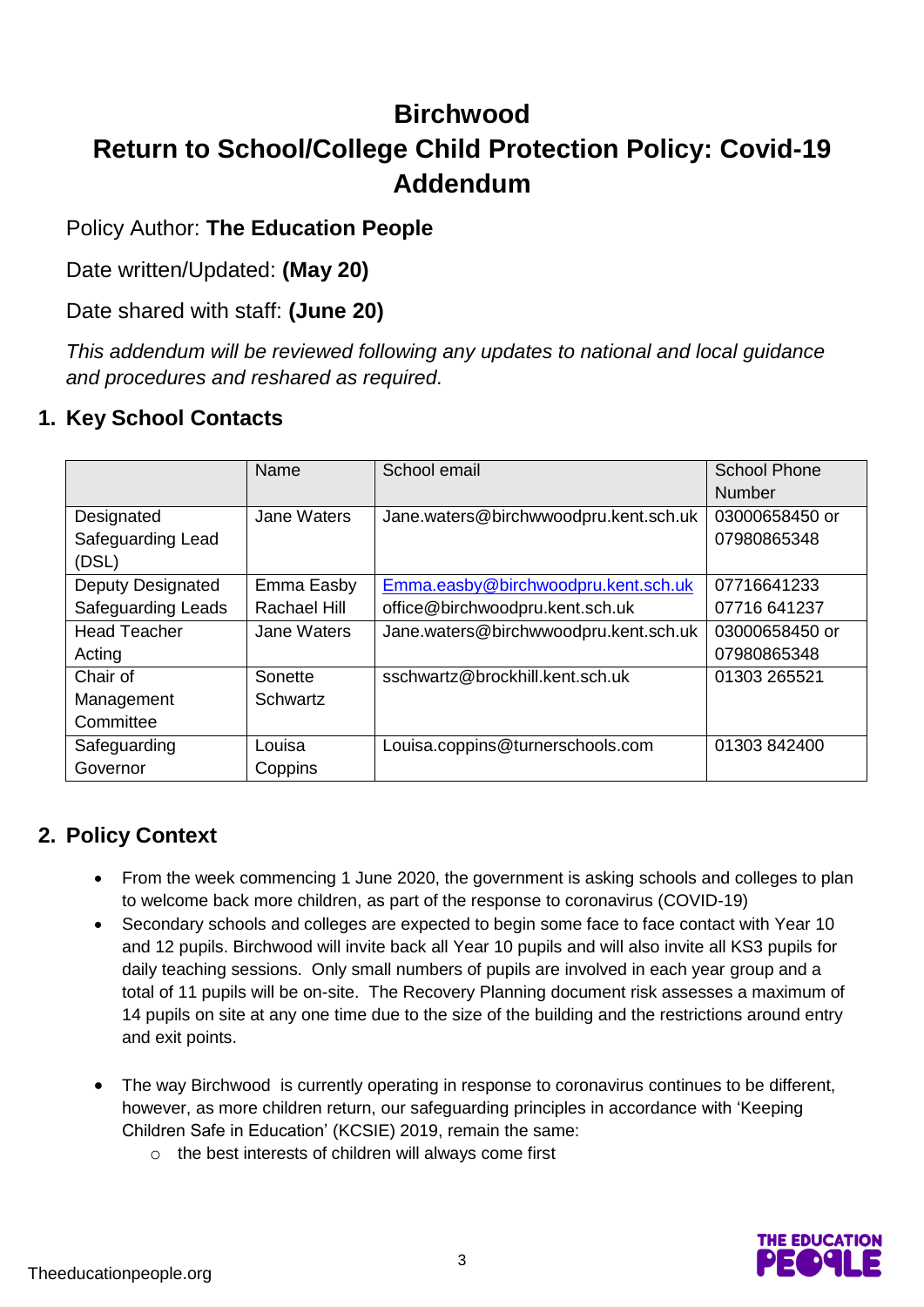- o if anyone has a safeguarding concern about any child they should continue to act and act immediately
- o a DSL or deputy DSL is available
- o unsuitable people are not allowed to enter the children's workforce and/or gain access to children
- o children should continue to be protected when they are online
- The Recovery Planning Document has been written with the current guidance referred to throughout including all safeguarding updates and the Return to School Guidance produced by **KCC**
- This addendum of Birchwood Child Protection policy contains details of any amendments to our existing safeguarding arrangements and should be read alongside our current policies and procedures: e.g. school website, staff 'T' drive or on request from the School Office.
- All staff and volunteers will be aware of the policy addendum and any revisions; the addendum will be made available publicly.

## **3. Designated Safeguarding Leads (DSLs)**

- Birchwood Lead Designated Safeguarding Lead is: Jane Waters
- Birchwood Deputy Designated Safeguarding Lead(s) are: Emma Easby and Rachael Hill
- The DSL (or a deputy) will be available on-site. However, if in exceptional circumstances this is not be possible, a named DSL will be available to be contacted via phone or video call.
- If a trained DSL (or deputy) is not on site, in addition to the above, a senior leader will assume responsibility for co-ordinating safeguarding on site.
	- o This will include updating safeguarding files and liaising with the offsite DSL (or deputy) and as required liaising with social workers where they require access to children and/or to carry out statutory assessments at Birchwood.
- All staff on-site will have access to a trained DSL (or deputy) and know on any given day who that person is, and how they can speak to them.
	- $\circ$  Up to date details of the DSL/Deputy DSLs will be visible to staff and children.
- The DSL/Deputy DSLs will continue to engage with social workers, and attend all multi-agency meetings, which can be done remotely.
- Birchwood will ensure that the DSLs (and deputies) have time to support staff and children regarding new concerns, and making referrals as appropriate, as more children return.

## **4. Vulnerable Children**

- Vulnerable children in all year groups continue to be encouraged and expected to attend school where it is appropriate.
- Vulnerable children for the purposes of continued attendance during the coronavirus outbreak are those across all year groups who:
	- $\circ$  are assessed as being in need under section 17 of the Children Act 1989, including children who have a child in need plan, a child protection plan or who are a looked-after child.
	- o have an education, health and care (EHC) plan and it is determined, following risk assessment, their needs can be as safely or more safely met in Birchwood.
	- o have been assessed as otherwise vulnerable and could therefore benefit from continued attendance. This might include children and young people on the edge of receiving support from children's social care services, adopted children, those at risk of becoming NEET ('not in employment, education or training'), those living in temporary accommodation, those who are young carers and others at Birchwood's and local authority's discretion.

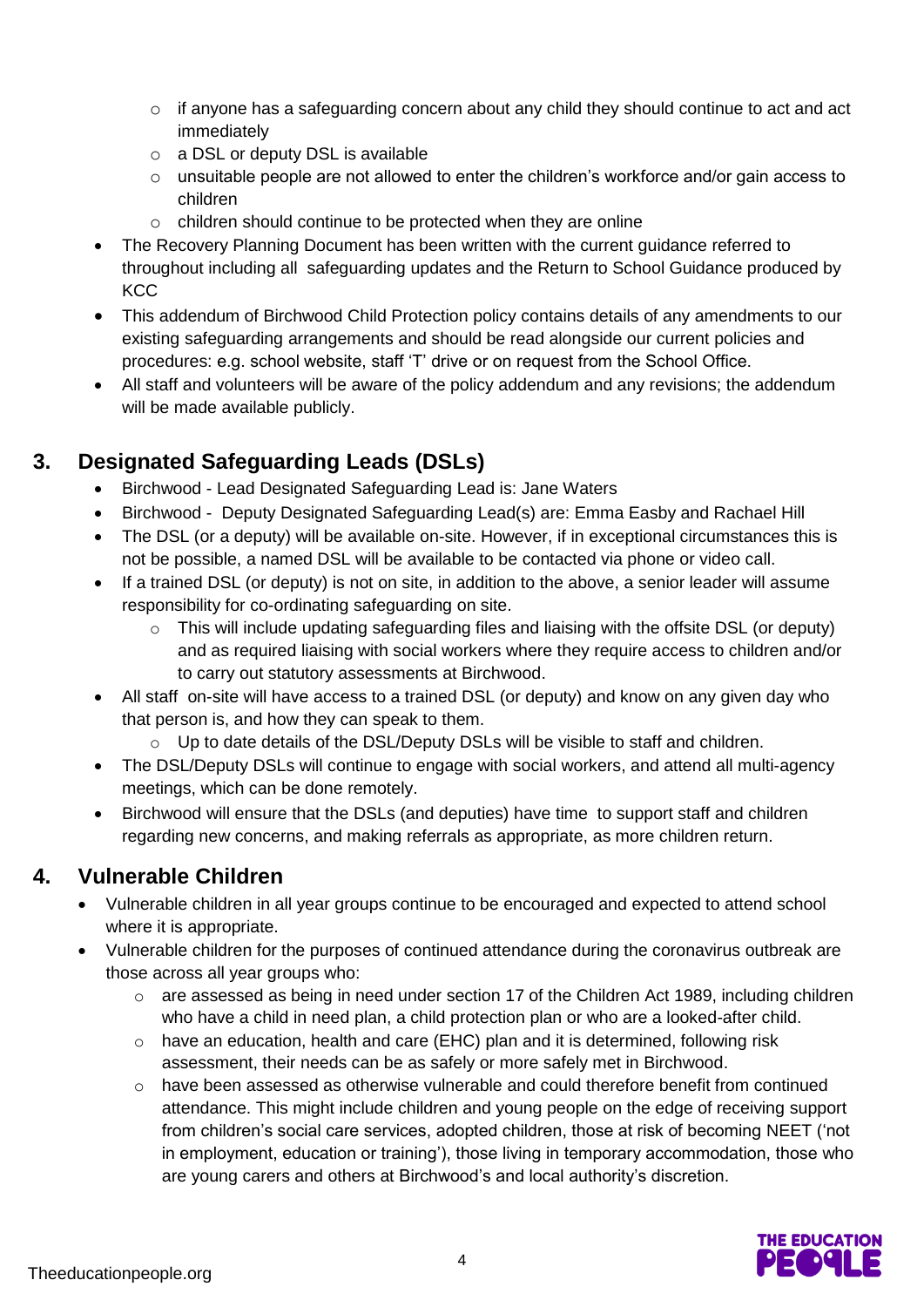- There is an expectation that children with a social worker will attend, unless in consultation with the child's social worker and family it is agreed they are at less risk at home or in their placement for example due to underlying health conditions.
	- Where vulnerable children are not attending Birchwood, we will keep in daily contact with them.
	- Birchwood will continue to work with professionals involved with children and share relevant information with them, such as social workers, early help workers and virtual school heads (VSH). This is especially important during the COVID-19 period.
		- o This will include information about attendance and any welfare concerns.
		- o If there is a safeguarding concern, this will be shared with the relevant professional as soon as possible.

#### **5. Attendance**

- From the 15<sup>tht</sup> June, children in specified year groups and vulnerable children will be returning to school as agreed.
	- o No one with symptoms should attend Birchwood for any reason.
	- $\circ$  Vulnerable children's attendance is expected, where there are no shielding concerns for the child or their household, and/or following a risk assessment for children with an EHC plan.
	- $\circ$  Parents and carers will not be penalised if their child does not attend educational provision whilst current Covid-19 restrictions are in place.
- For learners agreed to be in school, we will resume our usual day-to-day attendance registers and processes in accordance with existing policies.
- Birchwood will continue to complete the [Educational Setting Status](https://form.education.gov.uk/service/educational-setting-status) form to keep a record which gives the DfE daily updates on how many children and staff are attending.
- Birchwood will:
	- $\circ$  continue to notify social workers where children with a social worker do not attend. Birchwood will also follow up directly with their parent/carer.
	- $\circ$  continue to follow up with any parent/carer whose child has been expected to attend and doesn't.
- Birchwood will ensure that regular contact is maintained with children (and their families) who are not returning to school due to parents preferring home learning to be set.
	- $\circ$  With support from the DSL, teaching and/or pastoral staff who are encouraged to make calls directly with children, where possible and appropriate.
		- Staff will make calls from the school site and/or via school phones and devices.
		- If a school phone is not available or accessible, phone calls will be made from withheld numbers so personal contact details are not visible.
		- Staff will record the date, time and attendance of calls.
- To ensure contact can be maintained, Birchwood will confirm emergency contact numbers are correct with parents/carers and ask for any additional emergency contact numbers where they are available.

#### **6. Reporting Concerns**

 Where any concerns are raised about learners or staff, Birchwood will follow existing and updated local arrangements as set out by [Kent Safeguarding Children Multi-Agency Partnership](https://www.kscmp.org.uk/) (KSCMP) and as outlined in our existing child protection policy.

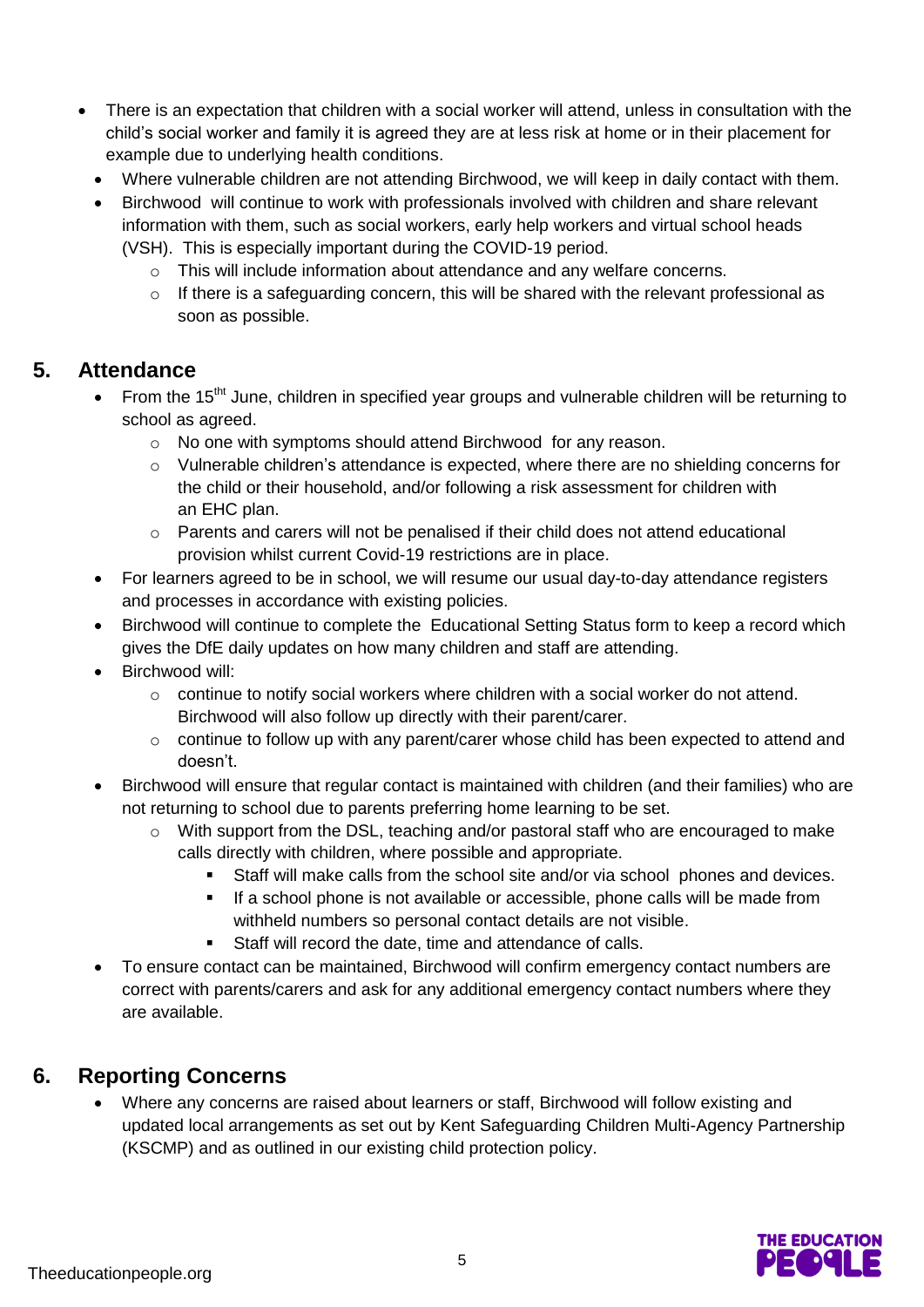- Birchwood recognises that new safeguarding concerns may arise regarding individual children as we see them for the first time in person following school closures.
- All staff will continue to look out for any signs that indicate a child may be at risk, both on and off site, including online.
	- o If a member of staff has any safeguarding concerns about a child, this will be reported to the DSL as soon as possible.
	- o If the concern is urgent, the member of staff will speak to a DSL in person or via phone/video call if they are not on site, immediately.
	- $\circ$  In the event a member of staff cannot contact a DSL, this will not delay them taking immediate action to safeguard a child in line with our existing child protection policy.
	- o Concerns will be recorded using existing safeguarding processes as outlined in our Child Protection Policy.
- Prevent is a vital part of our work to safeguard children from radicalising influences; the school will continue to follow local processes where we have concerns during this challenging time.
- Learners are encouraged to report concerns via existing school systems, or to a trusted adult at home.
- Parents/carers are encouraged to report concerns via existing school systems.
- Where staff are concerned about an adult working with learners, they should report the concern to the headteacher.
	- $\circ$  If there are concerns about any member of staff or volunteer, the LADO service will be consulted with.
	- o Concerns around the headteacher should be directed to the Chair of the Management Committee.

## **7. Movement of Children**

- For looked-after children, any change in school will be led and managed by the virtual school head with responsibility for the child.
- The receiving institution will be aware of the reason any child is vulnerable and any arrangements in place to support them. This will take place ideally before a child arrives or as soon as reasonably practicable.
- Any exchanges of safeguarding information will take place between DSLs (or a deputy) and SEND information will be shared by special educational needs co-ordinators/named individual with oversight of special educational needs (SEN) provision for children with EHC plans.
- Birchwood will continue to have appropriate regard to data protection law but is aware this does not prevent the sharing of information for the purposes of keeping children safe.

## **8. Safer Working Practice, Including Safeguarding Training and Induction**

- All staff will follow our existing staff code of conduct and any addendum updates with regards to safer working practice, both on and off site.
- Staff will continue to follow any updates to the school code of conduct which have been made to reflect current Covid-19 measures and increased numbers of learners on site from 15<sup>th</sup> June.
- School leaders/DSLs should be aware of the updated [Safer Working Practice](https://www.saferrecruitmentconsortium.org/GSWP%20COVID%20addendum%20April%202020%20final.pdf) Guidance
- All staff have read KCSIE 2019 Part 1 and accessed safeguarding training.
- Staff will be made aware if any local processes or arrangements have changed as more children return, so they know what to do if there are concerns about a child.

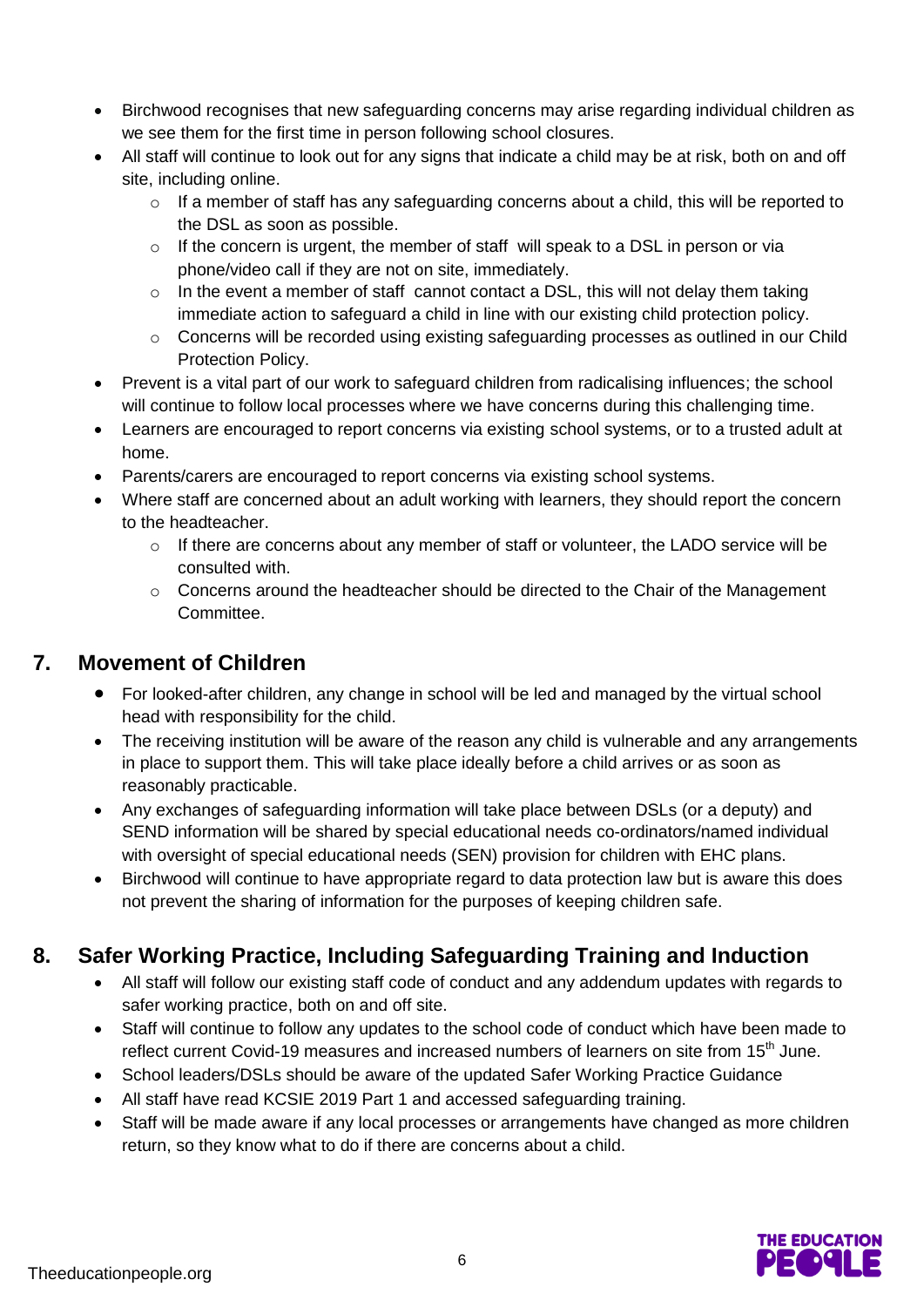- Any new staff will receive child protection induction training from the DSL and will be provided with a copy of the school Child Protection Policy and Covid-19 Addendum.
- Face to face DSL refresher training is unlikely to take place whilst there remains a threat of the Covid-19 virus. For the period Covid-19 measures are in place, a DSL (or deputy) who has been trained will continue to be classed as a trained DSL (or deputy), even if they miss their refresher training.
- Formal DSL refresher training will be undertaken as soon as possible; the DSLs (and deputies) will continue to do what they reasonably can to keep up to date with safeguarding developments.

#### **9. Safer Recruitment, volunteers and movement of staff**

- It remains essential that people who are unsuitable are not allowed to enter the children's workforce or gain access to children.
- During the return to school period, if Birchwood recruit new staff, we will continue to follow the relevant safer recruitment practices including those set up in part 3 of KCSIE 2019.
- If volunteers are recruited Birchwood will continue to follow the guidance in accordance with KCSIE 2019 and with a mind to updates to the [Safer Working Practice Guidance](https://www.saferrecruitmentconsortium.org/GSWP%20COVID%20addendum%20April%202020%20final.pdf) produced as a response to Covid-19.
	- o Volunteers who have not had the relevant checks will not be left unsupervised with a child.
- If staff are deployed from another education or children's workforce setting to our school we will consider the DfE supplementary guidance on safeguarding children during the COVID-19 pandemic and will accept portability if the current employer confirms in writing that:
	- $\circ$  the individual has been subject to an enhanced DBS and children's barred list check
	- $\circ$  there are no known concerns about the individual's suitability to work with children
	- o there is no ongoing disciplinary investigation relating to that individual
- A new DBS check for returning staff who have continued to be employed but have not been working in regulated activity is not required, however, if for any reason the school have concerns about an individual, we may obtain a new check.
- In response to COVID-19, the Disclosure and Barring Service (DBS) has made changes to its guidance on [standard and enhanced DBS ID](https://www.gov.uk/government/news/covid-19-changes-to-dbs-id-checking-guidelines) checking to minimise the need for face-to-face contact. The Home Office and Immigration Enforcement have also temporarily adjusted the [Right](https://www.gov.uk/guidance/coronavirus-covid-19-right-to-work-checks)  [to work checks](https://www.gov.uk/guidance/coronavirus-covid-19-right-to-work-checks) due to coronavirus (COVID-19).
	- $\circ$  Birchwood will continue to refer to the DBS anyone who has harmed or poses a risk of harm to a child in accordance with KCSIE 2019.
- Birchwood will continue to consider and make referrals to the Teaching Regulation Agency (TRA) where appropriate. During Covid-19 measures, all referrals will be made by emailing [Misconduct.teacher@education.gov.uk.](mailto:Misconduct.teacher@education.gov.uk)
- Birchwood will continue to update the single central record in line with KCSIE. (Paragraphs 148 to 156)

The SCR will provide the means to log everyone that will be working or volunteering in the school on any given day, including any staff who may be on loan from other institutions.

## **10. Supporting Wellbeing**

 Birchwood recognises that staff, parents/carers and learners may experience some degree of emotional wellbeing or anxiety challenges as more children return to school.

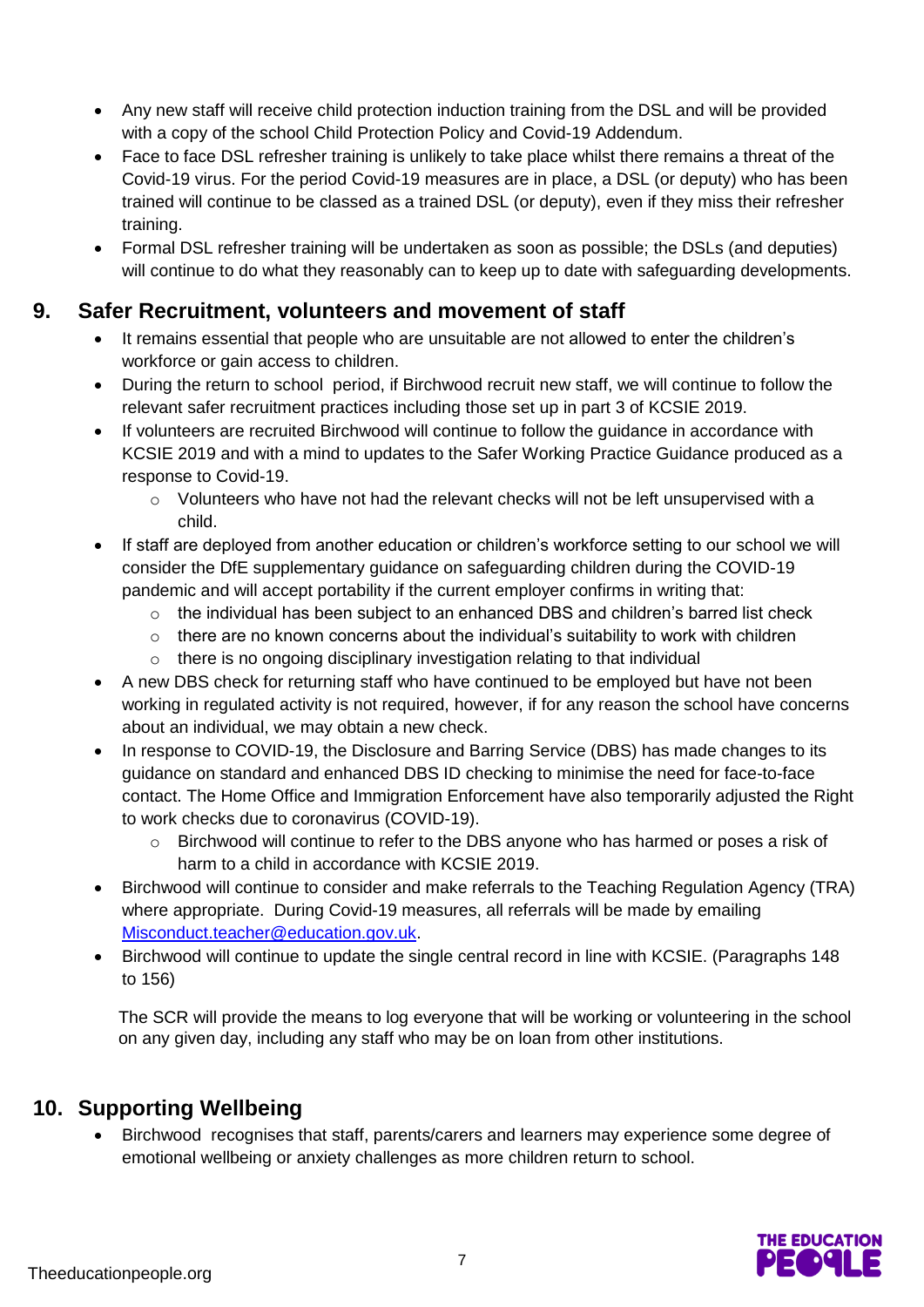- Birchwood recognises that many children consider school to be a safe place and the current situation may impact on learners', staff and parent/carers mental health.
- Birchwood will plan to ensure everyone feels supported through an inclusive culture and that everyone returns to a positive working environment to help relieve any anxiety or fear.
- Birchwood will ensure the whole community are welcomed. Staff and learners and will be given the opportunity for wellbeing check ins within trusted relationships.
- Birchwood will ensure that all children who are categorised as vulnerable or children of critical workers, as well as those children returning to school from 15th June onwards, are appropriately supported.
	- $\circ$  Staff will address the wellbeing of learners through a range of approaches including age/ability appropriate activities.
	- $\circ$  The Multi-Agency Lead will be available for learners and will be given the time to provide support as required.
	- o Counselling through CHATTs will be offered to all pupils (face to face or by telephone)
- Birchwood is conscious of the wellbeing of all staff and the need to implement flexible working practices in a way that supports staff and promotes good work-life balance.
	- o Senior leaders and the DSL (or deputy) will be available to provide support to staff as required.
- Teachers will be aware of the impact the current circumstances can have on the mental health of learners (and their parents) who are continuing to work from home, including when setting expectations of children's' work.
- Birchwood will continue to signpost staff, learners and parents/carers, on or off site, to a range of appropriate sources of support, internally and externally.

## **11. Supporting Children in School**

- Birchwood is committed to ensuring the safety and wellbeing of all its learners.
- Birchwood will be mindful of the specific needs of learners who have been identified as the first to return.
- Birchwood is aware that children of different ages with differing needs will be accepted as the weeks progress, so will keep this under review.
- Birchwood needs to be confident we have up to date information on learners returning to site which reflects any changes in circumstances which could impact on their welfare.
	- $\circ$  Birchwood led by DSL or deputy, will do all we reasonably can to ask parents and carers to advise us of any changes regarding welfare, health and wellbeing that we should be aware of before a child returns to school.
- Birchwood will be a safe place for all children to attend and flourish. A senior member of staff will ensure that there is an appropriate number of staff on site and that staff to learner ratios have been considered to maximise the safety of children.
- Birchwood will follow the current government guidance in relation to social distancing and all matters relating to public health from the respective authorities.
- Birchwood will continue to record any support provided to children in relation to safeguarding issues in line with our existing safeguarding recording system.

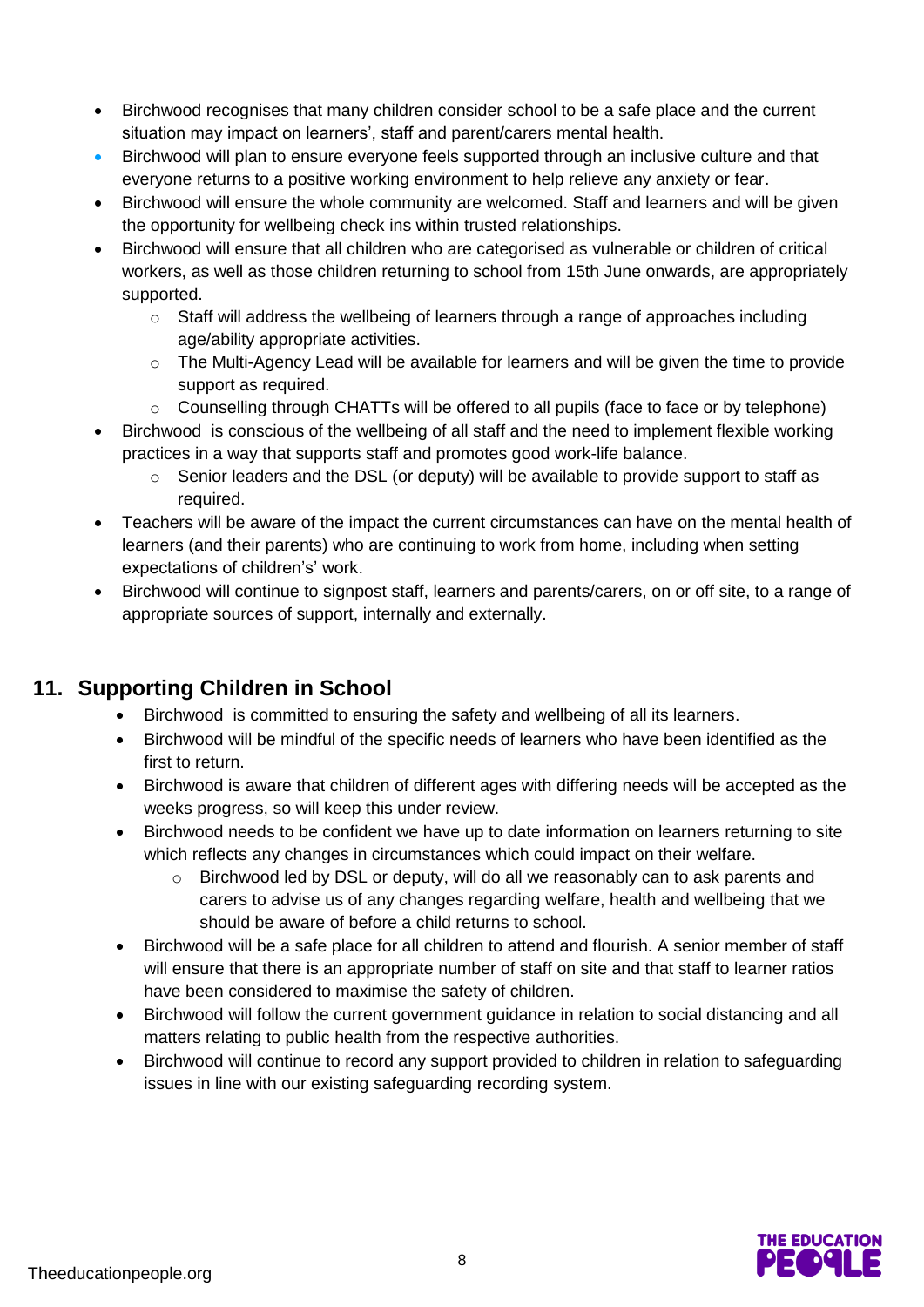#### **Peer on Peer Abuse**

- Birchwood continues to recognise and respond to cases of peer on peer abuse by considering each incident on a case by case basis and basing any intervention on usual processes outlined within KCSIE 2019.
- Birchwood recognises that the current circumstances and the changeable nature of Government guidance may mean that the school needs to adapt elements of the process in some cases to ensure that they are able to respond in line with advice when required.
- Government guidance has recommended smaller class sizes, staggered lunch breaks, social distancing, and several adaptions to the school day that will require a range of strategies to help manage children's interactions with one another and their own understanding of what is appropriate behaviour at this time.
- The DSL will continue to consult as appropriate with multi-agency professionals to ensure that children's safety and wellbeing is not compromised when incidents of peer on peer abuse are brought to their attention.

#### **Online safety**

- Birchwood expectations with regards to online behaviour and education when using school provided devices or internet access on site will continue to be implemented in line with existing polices.
	- o Any concerns regarding onsite online behaviour or use will be responded to in line with existing policies.
- Birchwood will continue to provide a safe online learning environment where learners use school provided devices on site; appropriate filtering and monitoring will continue to be implemented.
	- $\circ$  Learners internet use will be supervised by staff according to their age and ability and learners will be directed to use appropriate online resources and tools.
- Use of staff and learner personal devices, including mobile phones, will be managed in line with our existing mobile technology policy.
- The Online Safety Lead and the DSL's have all completed the Annual Online Safety Course through the National Online Safety organisation.

## **12. Supporting children not in school**

- The Government has strongly encouraged children in eligible year groups to return to school unless they are self-isolating or shielding, however there may be a significant number of children still not attending school.
	- o Birchwood will continue to ensure the safety and wellbeing of all children and young people on the school roll but who may not be physically attending.
- All DSLs will continue to identify vulnerable children who would benefit from Early Help as identified in KCSIE 2019, provide pastoral support and consider whether they would benefit from external support.
- There will be clear plans around how best to communicate with learners who are identified as vulnerable, as well as those whom DSLs have concerns about, who do not receive a statutory service.
	- $\circ$  This could include telephone contact and/or doorstep visits at the discretion of the DSL.

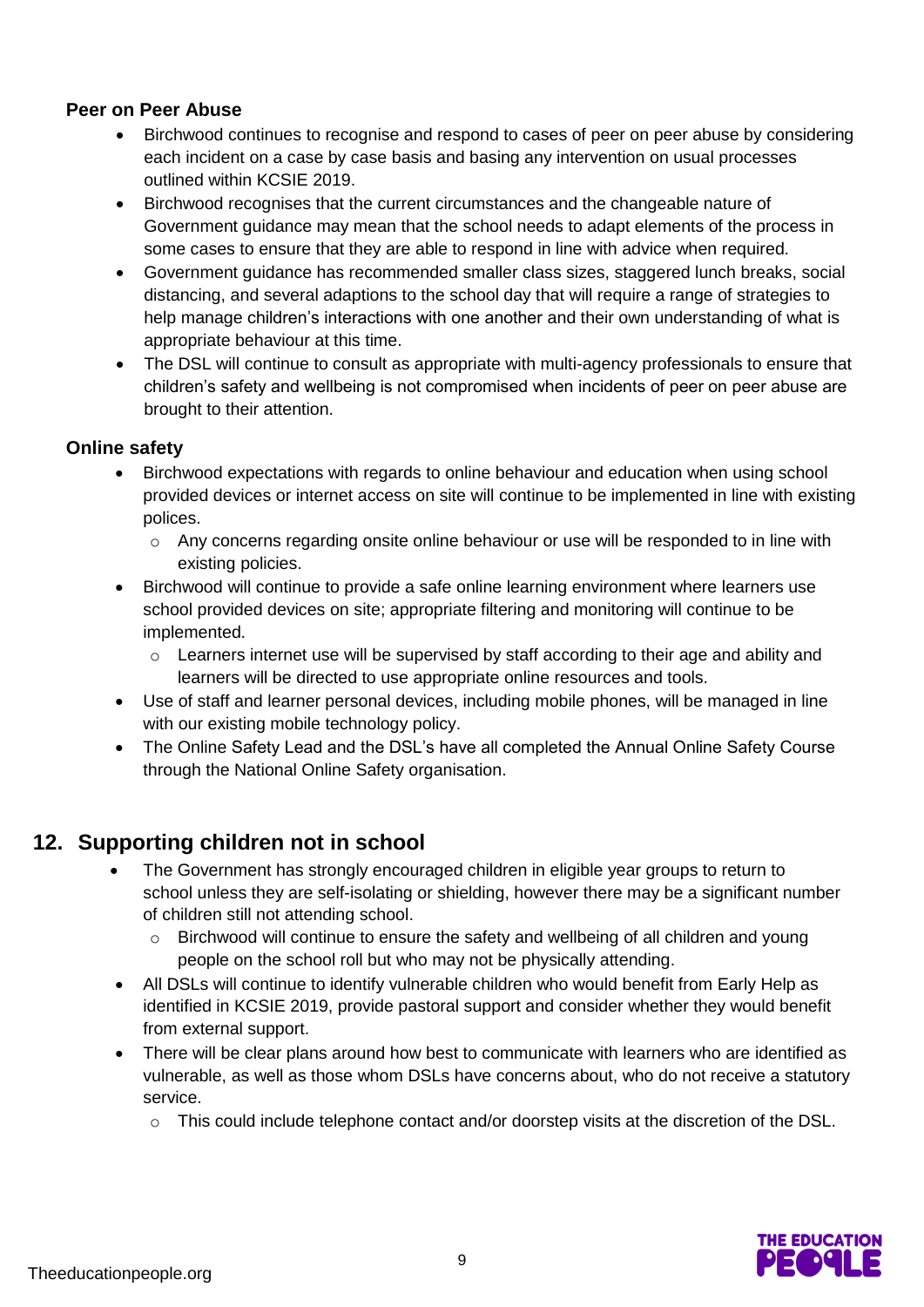- Birchwood and the DSL will work closely with all relevant agencies and professionals regarding safeguarding a child who has been identified as able to return but for whatever reason is not doing so.
	- $\circ$  Any plans will be reviewed regularly and if concerns become significant, the DSL will consider any requests for support if considered appropriate.
	- Where parents/carers opt to supplement the schools remote learning offer, we emphasise the importance of securing online support from a reputable organisation/individual who can provide evidence that they are safe and can be trusted to have access to children.
	- The school will utilise its website to ensure that safeguarding messages are shared with children and their families. This will include links to appropriate services and resources that are aimed at supporting them throughout this period.

#### **Online safety away from school**

- All staff will continue to look out for any signs that indicate a child may be at risk online and will report and respond to concerns in line with the Child Protection Policy addendum.
	- o Where necessary, referrals will be made to LADO, children's social care and as required, the police.
- Learners are encouraged to report concerns to a member of staff or a trusted adult at home. Where this is not possible, additional support can be accessed online via:
	- Childline: [www.childline.org.uk](http://www.childline.org.uk/)
	- UK Safer Internet Centre's 'Report Harmful Content': [https://reportharmfulcontent.com](https://reportharmfulcontent.com/)
	- National Crime Agency Child Exploitation and Online Protection Command (NCA-CEOP): [www.ceop.police.uk/safety-centre](https://www.ceop.police.uk/safety-centre/)
- Parents/carers will continue to be encouraged to ensure children are appropriately supervised online and that appropriate parent controls are implemented.
- Birchwood will ensure any sharing of information, communication and use of online learning tools and systems is in line with privacy and data protection/GDPR requirements.
- All communication with learners and parents/carers will take place:
	- within school hours as much as possible. (*Or hours agreed with the school to suit the needs of staff)*
	- with staff using school devices over personal devices wherever possible and in line with our existing AUP. Where this is not possible, staff will speak with SLT.
	- using school provided or SLT approved communication channels; for example, school provided email accounts and phone numbers and/or agreed systems e.g. Google Classroom, Microsoft 365 or equivalent.
		- Any pre-existing relationships or situations which mean this cannot be complied with will be discussed with the DSL.
- Staff and learners will engage with remote teaching and learning in line with existing behaviour principles as set out in our school behaviour policy/code of conduct.
- When delivering remote learning, staff will:
	- only use online tools that have been evaluated and agreed by leadership.
	- ensure remote learning activities are planned in accordance with our curriculum policies, taking learner needs and technology access into account.
	- record the length, time, date and attendance of any online lessons/contact held or made.
	- revisit relevant policies such as our acceptable use of technology policy with learners as necessary.

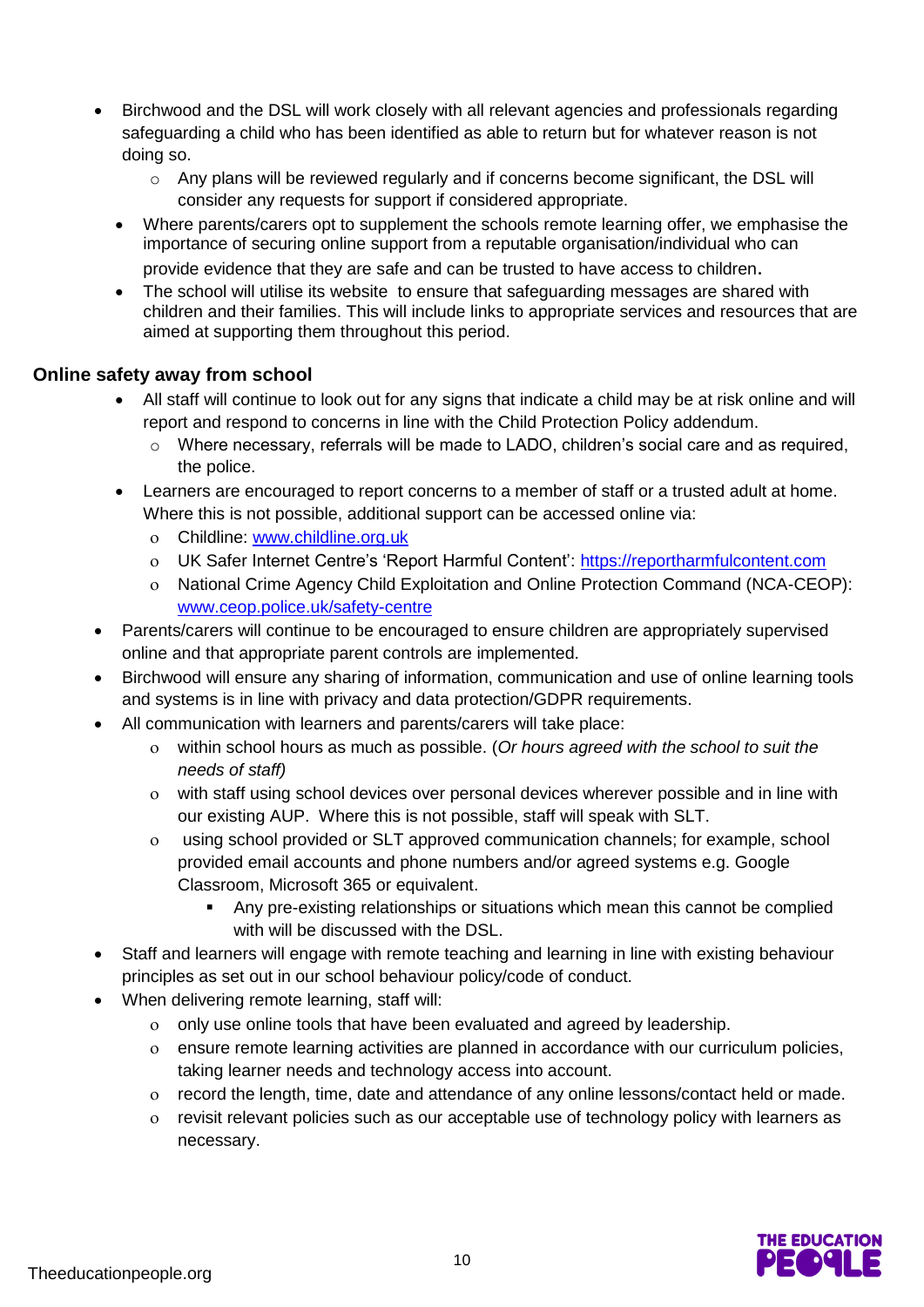• Where remote learning is taking place 'live' for example using webcams or chat facilities, staff and learners will ensure a safe and professional environment is maintained in line with our Remote Learning Acceptable Use Policy (AUP).

#### **13. Additional support and links**

- As well as through existing school mechanisms, learners, staff and parents/carers can access age appropriate and practical support and advice via a range of national and local services:
	- Childline: [www.childline.org.uk](https://www.childline.org.uk/)
	- o Kent Resilience Hub: [https://kentresiliencehub.org.uk](https://kentresiliencehub.org.uk/)
	- NSPCC: [https://learning.nspcc.org.uk/safeguarding-child-protection/how-to-have-difficult](https://learning.nspcc.org.uk/safeguarding-child-protection/how-to-have-difficult-conversations-with-children/)[conversations-with-children/](https://learning.nspcc.org.uk/safeguarding-child-protection/how-to-have-difficult-conversations-with-children/)

#### **DfE Guidance**

- Closure of educational settings: information for parents and carers: [www.gov.uk/government/publications/closure-of-educational-settings-information-for-parents-and](https://www.gov.uk/government/publications/closure-of-educational-settings-information-for-parents-and-carers/closure-of-educational-settings-information-for-parents-and-carers)[carers/closure-of-educational-settings-information-for-parents-and-carers](https://www.gov.uk/government/publications/closure-of-educational-settings-information-for-parents-and-carers/closure-of-educational-settings-information-for-parents-and-carers)
- Vulnerable Children Guidance: [www.gov.uk/government/publications/coronavirus-covid-19](https://www.gov.uk/government/publications/coronavirus-covid-19-guidance-on-vulnerable-children-and-young-people/coronavirus-covid-19-guidance-on-vulnerable-children-and-young-people) [guidance-on-vulnerable-children-and-young-people/coronavirus-covid-19-guidance-on-vulnerable](https://www.gov.uk/government/publications/coronavirus-covid-19-guidance-on-vulnerable-children-and-young-people/coronavirus-covid-19-guidance-on-vulnerable-children-and-young-people)[children-and-young-people](https://www.gov.uk/government/publications/coronavirus-covid-19-guidance-on-vulnerable-children-and-young-people/coronavirus-covid-19-guidance-on-vulnerable-children-and-young-people)
- COVID-19: guidance for educational settings: [www.gov.uk/government/publications/guidance-to](http://www.gov.uk/government/publications/guidance-to-educational-settings-about-covid-19)[educational-settings-about-covid-19](http://www.gov.uk/government/publications/guidance-to-educational-settings-about-covid-19)
- Coronavirus (COVID-19): safeguarding in schools, colleges and other providers: [www.gov.uk/government/publications/covid-19-safeguarding-in-schools-colleges-and-other](http://www.gov.uk/government/publications/covid-19-safeguarding-in-schools-colleges-and-other-providers)[providers](http://www.gov.uk/government/publications/covid-19-safeguarding-in-schools-colleges-and-other-providers)
- Coronavirus (COVID-19): attendance recording for educational settings: [www.gov.uk/government/publications/coronavirus-covid-19-attendance-recording-for-educational](http://www.gov.uk/government/publications/coronavirus-covid-19-attendance-recording-for-educational-settings)**[settings](http://www.gov.uk/government/publications/coronavirus-covid-19-attendance-recording-for-educational-settings)**

#### **Specific Links relating to Coronavirus for Learners and Parents/Carers**

- Kent County Council: [www.kent.gov.uk/social-care-and-health/health/coronavirus](http://www.kent.gov.uk/social-care-and-health/health/coronavirus)
- Childline: [www.childline.org.uk/info-advice/your-feelings/anxiety-stress-panic/worries-about-the](http://www.childline.org.uk/info-advice/your-feelings/anxiety-stress-panic/worries-about-the-world/coronavirus/)[world/coronavirus/](http://www.childline.org.uk/info-advice/your-feelings/anxiety-stress-panic/worries-about-the-world/coronavirus/)
- Mind: [www.mind.org.uk/information-support/coronavirus/coronavirus-and-your-wellbeing/](http://www.mind.org.uk/information-support/coronavirus/coronavirus-and-your-wellbeing/)
- Young Minds: <https://youngminds.org.uk/blog/talking-to-your-child-about-coronavirus/>
- Kent Children's University: Home Resources Learning Packs: [www.theeducationpeople.org/blog/kent-childrens-university-home-learning-resources-pack-is-live/](http://www.theeducationpeople.org/blog/kent-childrens-university-home-learning-resources-pack-is-live/)
- Children's Commissioner:
	- Children's guide to coronavirus: [www.childrenscommissioner.gov.uk/publication/childrens](http://www.childrenscommissioner.gov.uk/publication/childrens-guide-to-coronavirus/)[guide-to-coronavirus/](http://www.childrenscommissioner.gov.uk/publication/childrens-guide-to-coronavirus/)
	- Resources for parents during coronavirus: [www.childrenscommissioner.gov.uk/coronavirus/resources/](http://www.childrenscommissioner.gov.uk/coronavirus/resources/)
- Sport England: [www.sportengland.org/stayinworkout](http://www.sportengland.org/stayinworkout)
- Place2be:
	- [www.place2be.org.uk/about-us/news-and-blogs/2020/march/coronavirus-supporting](http://www.place2be.org.uk/about-us/news-and-blogs/2020/march/coronavirus-supporting-children-who-may-be-especially-vulnerable/)[children-who-may-be-especially-vulnerable/](http://www.place2be.org.uk/about-us/news-and-blogs/2020/march/coronavirus-supporting-children-who-may-be-especially-vulnerable/)